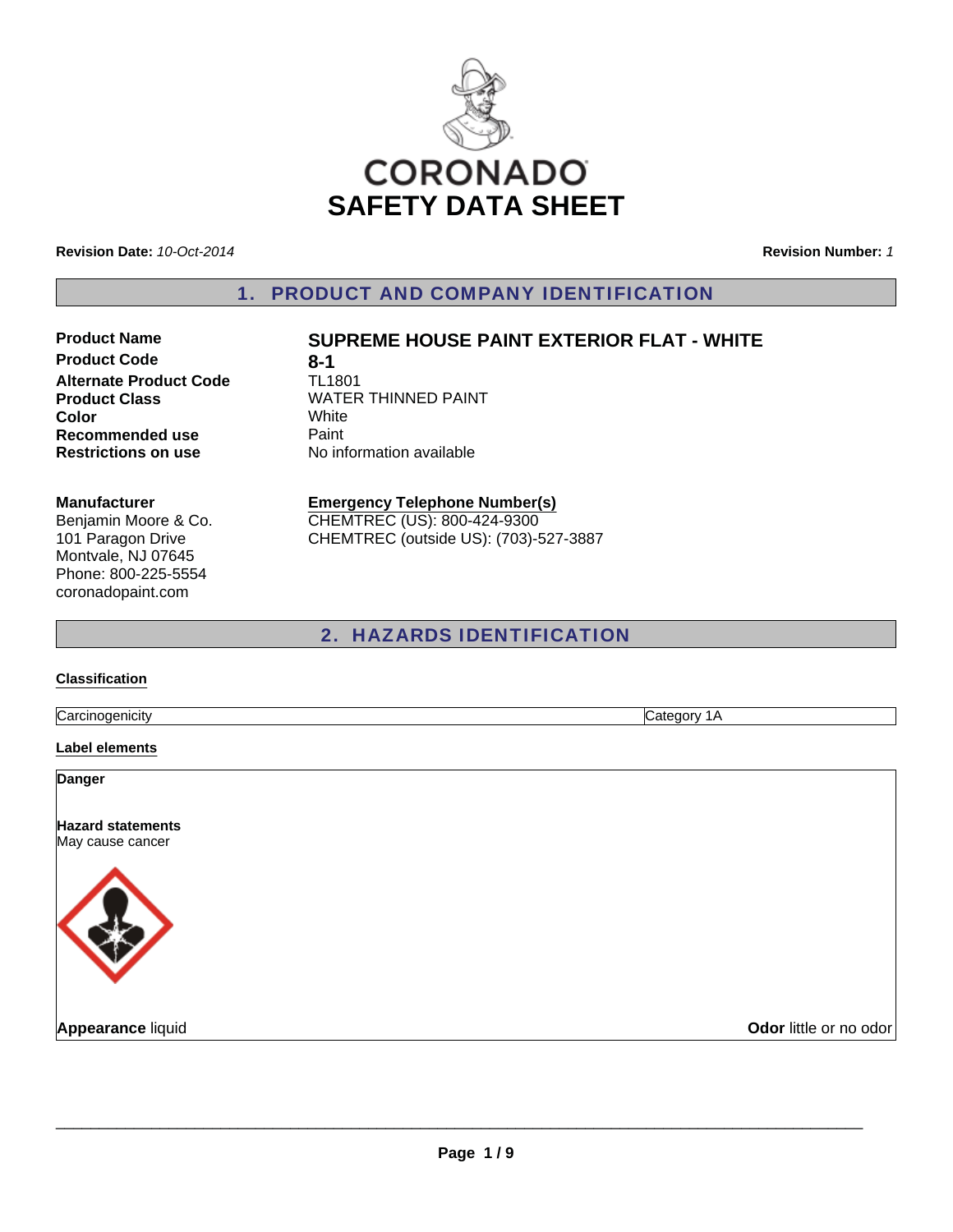#### **Precautionary Statements - Prevention**

Obtain special instructions before use

Do not handle until all safety precautions have been read and understood Use personal protective equipment as required

#### **Precautionary Statements - Response**

If exposed or concerned get medical attention

#### **Precautionary Statements - Storage**

Store locked up

**Precautionary Statements - Disposal**

Dispose of contents/container to an approved waste disposal plant

# **Hazards not otherwise classified (HNOC)**

Not Applicable

#### **Other information**

No information available

# 3. COMPOSITION INFORMATION ON COMPONENTS

 $\Box$ 

| <b>Chemical Name</b>                                         | <b>CAS-No</b> | Weight % (max) |
|--------------------------------------------------------------|---------------|----------------|
| Nepheline syenite                                            | 37244-96-5    | 15             |
| Titanium dioxide                                             | 13463-67-7    | 15             |
| Kaolin                                                       | 1332-58-7     | 10             |
| Zinc oxide                                                   | 1314-13-2     |                |
| Distillates (petroleum), solvent-dewaxed heavy<br>paraffinic | 64742-65-0    |                |
| Urea, N-(3,4-dichlorophenyl)-N,N-dimethyl-                   | 330-54-1      | 0.5            |
| Sodium C14-C16 olefin sulfonate                              | 68439-57-6    | 0.5            |

## 4. FIRST AID MEASURES

| <b>General Advice</b>                  | No hazards which require special first aid measures.                                               |
|----------------------------------------|----------------------------------------------------------------------------------------------------|
| <b>Eye Contact</b>                     | Rinse thoroughly with plenty of water for at least 15 minutes and consult a physician.             |
| <b>Skin Contact</b>                    | Wash off immediately with soap and plenty of water removing all contaminated<br>clothes and shoes. |
| <b>Inhalation</b>                      | Move to fresh air. If symptoms persist, call a physician.                                          |
| Ingestion                              | Clean mouth with water and afterwards drink plenty of water. Consult a physician if<br>necessary.  |
| <b>Most Important Symptoms/Effects</b> | No information available.                                                                          |
| <b>Notes To Physician</b>              | Treat symptomatically                                                                              |

## 5. FIRE-FIGHTING MEASURES

**Suitable Extinguishing Media** Use extinguishing measures that are appropriate to local circumstances and the surrounding environment.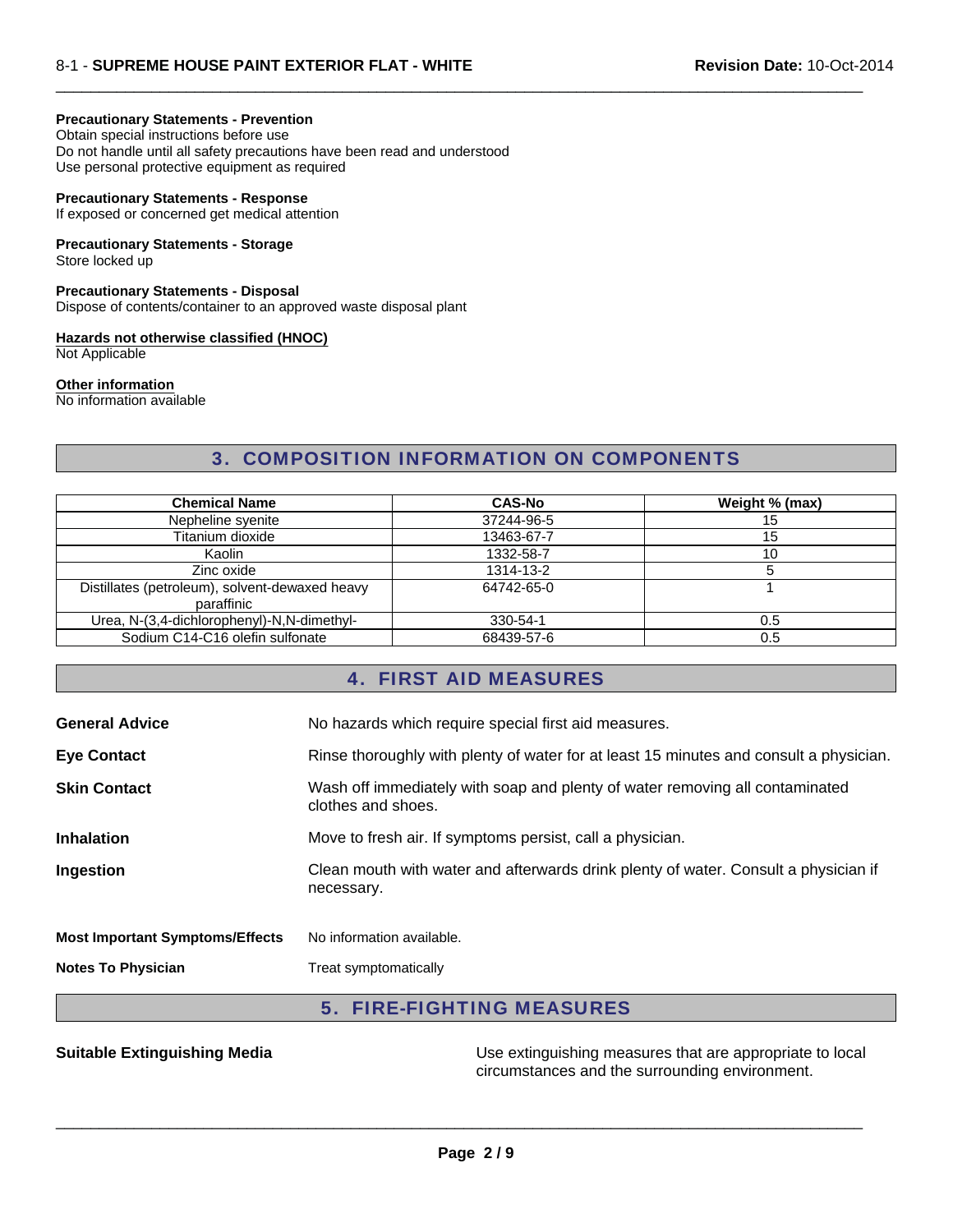| <b>Protective Equipment And Precautions For Firefighters</b>                                      | As in any fire, wear self-contained breathing apparatus<br>pressure-demand, MSHA/NIOSH (approved or equivalent)<br>and full protective gear. |
|---------------------------------------------------------------------------------------------------|----------------------------------------------------------------------------------------------------------------------------------------------|
| <b>Specific Hazards Arising From The Chemical</b>                                                 | Closed containers may rupture if exposed to fire or extreme<br>heat.                                                                         |
| <b>Sensitivity To Mechanical Impact</b>                                                           | No.                                                                                                                                          |
| <b>Sensitivity To Static Discharge</b>                                                            | No.                                                                                                                                          |
| <b>Flash Point Data</b><br>Flash Point (°F)<br>Flash Point (°C)<br><b>Flash Point Method</b>      | Not applicable<br>Not applicable<br>Not applicable                                                                                           |
| <b>Flammability Limits In Air</b><br><b>Lower Explosion Limit</b><br><b>Upper Explosion Limit</b> | Not applicable<br>Not applicable                                                                                                             |
| <b>NFPA</b><br>Health: 1<br><b>Flammability: 0</b>                                                | <b>Instability:</b> 0<br>Special: -                                                                                                          |

 $\Box$ 

### **NFPA Legend**

- 0 Not Hazardous
- 1 Slightly
- 2 Moderate
- 3 High
- 4 Severe

*The ratings assigned are only suggested ratings, the contractor/employer has ultimate responsibilities for NFPA ratings where this system is used.*

*Additional information regarding the NFPA rating system is available from the National Fire Protection Agency (NFPA) at www.nfpa.org.*

### 6. ACCIDENTAL RELEASE MEASURES

| <b>Personal Precautions</b>                                                                                                         | Avoid contact with skin, eyes and clothing. Ensure adequate ventilation.                                                                                                      |  |
|-------------------------------------------------------------------------------------------------------------------------------------|-------------------------------------------------------------------------------------------------------------------------------------------------------------------------------|--|
| Prevent further leakage or spillage if safe to do so.<br><b>Other Information</b>                                                   |                                                                                                                                                                               |  |
| Soak up with inert absorbent material. Sweep up and shovel into suitable containers<br><b>Methods For Clean-Up</b><br>for disposal. |                                                                                                                                                                               |  |
| <b>7. HANDLING AND STORAGE</b>                                                                                                      |                                                                                                                                                                               |  |
| <b>Handling</b>                                                                                                                     | Avoid contact with skin, eyes and clothing. Avoid breathing vapors, spray mists or<br>sanding dust. In case of insufficient ventilation, wear suitable respiratory equipment. |  |
| <b>Storage</b>                                                                                                                      | Keep container tightly closed. Keep out of the reach of children.                                                                                                             |  |
| <b>Incompatible Materials</b>                                                                                                       | No information available                                                                                                                                                      |  |

# 8. EXPOSURE CONTROLS / PERSONAL PROTECTION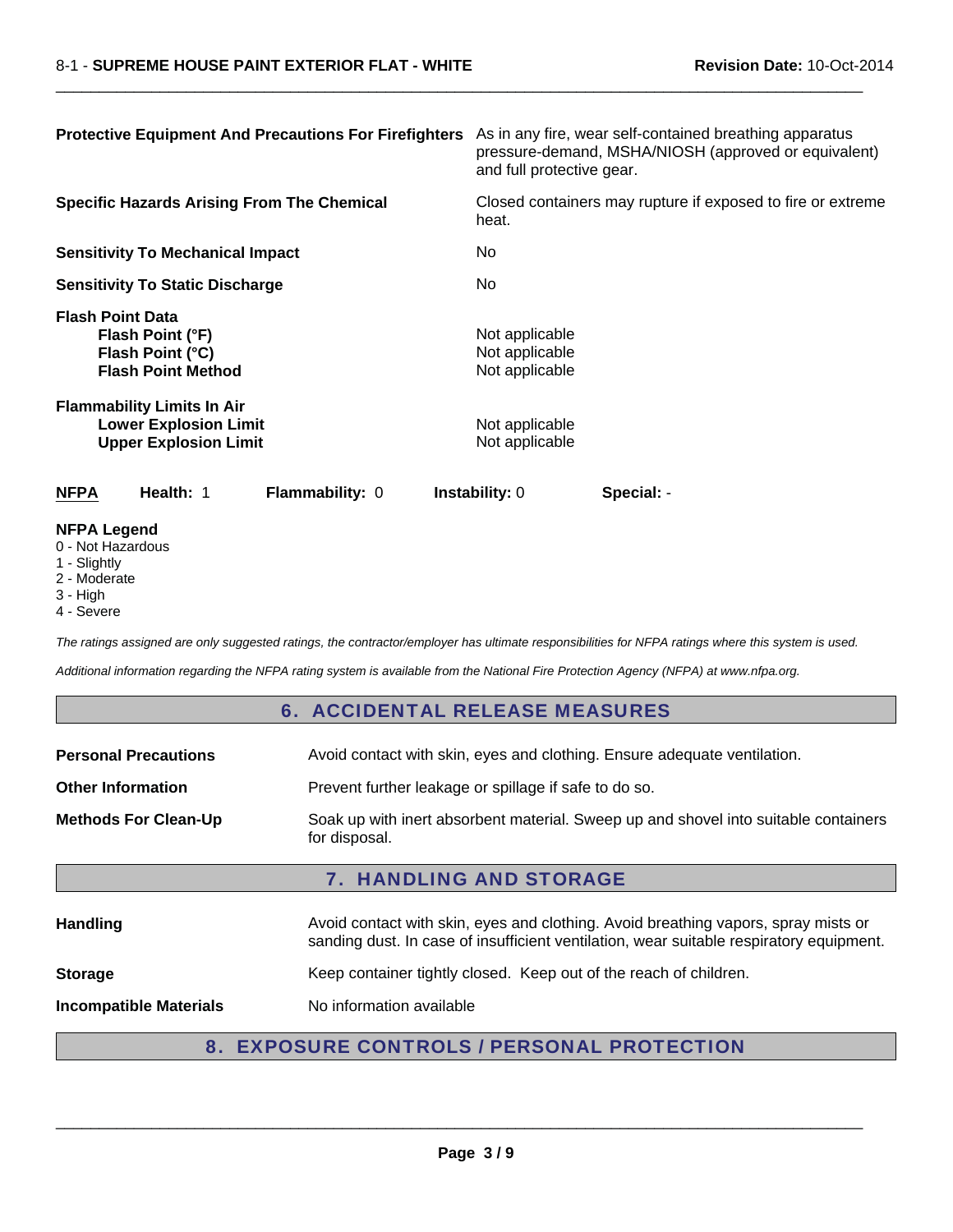# 8. EXPOSURE CONTROLS / PERSONAL PROTECTION

 $\Box$ 

### **Exposure Limits**

| <b>Chemical Name</b>                                          | <b>ACGIH</b>                                   | <b>OSHA</b>                                                     |
|---------------------------------------------------------------|------------------------------------------------|-----------------------------------------------------------------|
| Nepheline syenite                                             | N/E                                            | 5 mg/m <sup>3</sup> - TWA (nuisance dust)                       |
| Titanium dioxide                                              | 10 mg/m <sup>3</sup> - TWA                     | 15 mg/m <sup>3</sup> - TWA                                      |
| Kaolin                                                        | 2 mg/m <sup>3</sup> - TWA                      | 15 mg/m <sup>3</sup> - TWA total<br>$5$ mg/m <sup>3</sup> - TWA |
| Zinc oxide                                                    | $2 \text{ mg/m}^3$ - TWA<br>10 mg/m $3 -$ STEL | 15 mg/m <sup>3</sup> - TWA total<br>$5 \text{ mg/m}^3$ - TWA    |
| Distillates (petroleum), solvent-<br>dewaxed heavy paraffinic | N/E                                            | N/E                                                             |
| Urea, N-(3,4-dichlorophenyl)-<br>N,N-dimethyl-                | 10 mg/m <sup>3</sup> - TWA                     | N/E                                                             |
| Sodium C14-C16 olefin sulfonate                               | N/E                                            | N/E                                                             |

| <b>Engineering Measures</b>                                                                                                   | Ensure adequate ventilation, especially in confined areas.                                                                                                 |  |
|-------------------------------------------------------------------------------------------------------------------------------|------------------------------------------------------------------------------------------------------------------------------------------------------------|--|
| <b>Personal Protective Equipment</b><br><b>Eye/Face Protection</b><br><b>Skin Protection</b><br><b>Respiratory Protection</b> | Safety glasses with side-shields.<br>Protective gloves and impervious clothing<br>In case of insufficient ventilation wear suitable respiratory equipment. |  |
| <b>Hygiene Measures</b>                                                                                                       | Avoid contact with skin, eyes and clothing. Remove and wash contaminated clothing<br>before re-use. Wash thoroughly after handling.                        |  |

# 9. PHYSICAL AND CHEMICAL PROPERTIES

| <b>Appearance</b><br>Odor<br><b>Odor Threshold</b><br>Density (Ibs/gal)<br><b>Specific Gravity</b><br>рH | liquid<br>little or no odor<br>No information available<br>$10.8 - 11.2$<br>$1.29 - 1.34$<br>No information available |
|----------------------------------------------------------------------------------------------------------|-----------------------------------------------------------------------------------------------------------------------|
| <b>Viscosity (cps)</b>                                                                                   | No information available                                                                                              |
| <b>Solubility</b>                                                                                        | No information available                                                                                              |
| <b>Water Solubility</b>                                                                                  | No information available                                                                                              |
| <b>Evaporation Rate</b>                                                                                  | No information available                                                                                              |
| <b>Vapor Pressure</b>                                                                                    | No information available                                                                                              |
| <b>Vapor Density</b>                                                                                     | No information available                                                                                              |
| Wt. % Solids                                                                                             | 45 - 55                                                                                                               |
| Vol. % Solids                                                                                            | $30 - 40$                                                                                                             |
| Wt. % Volatiles                                                                                          | 45 - 55<br>$60 - 70$                                                                                                  |
| <b>Vol. % Volatiles</b>                                                                                  | $50$                                                                                                                  |
| <b>VOC Regulatory Limit (g/L)</b>                                                                        | 212                                                                                                                   |
| <b>Boiling Point (°F)</b><br><b>Boiling Point (°C)</b>                                                   | 100                                                                                                                   |
| <b>Freezing Point (°F)</b>                                                                               | 32                                                                                                                    |
| Freezing Point (°C)                                                                                      | 0                                                                                                                     |
| Flash Point (°F)                                                                                         | Not applicable                                                                                                        |
| Flash Point (°C)                                                                                         | Not applicable                                                                                                        |
| <b>Flash Point Method</b>                                                                                | Not applicable                                                                                                        |
|                                                                                                          | Not applicable                                                                                                        |
| Flammability (solid, gas)                                                                                |                                                                                                                       |

\_\_\_\_\_\_\_\_\_\_\_\_\_\_\_\_\_\_\_\_\_\_\_\_\_\_\_\_\_\_\_\_\_\_\_\_\_\_\_\_\_\_\_\_\_\_\_\_\_\_\_\_\_\_\_\_\_\_\_\_\_\_\_\_\_\_\_\_\_\_\_\_\_\_\_\_\_\_\_\_\_\_\_\_\_\_\_\_\_\_\_\_\_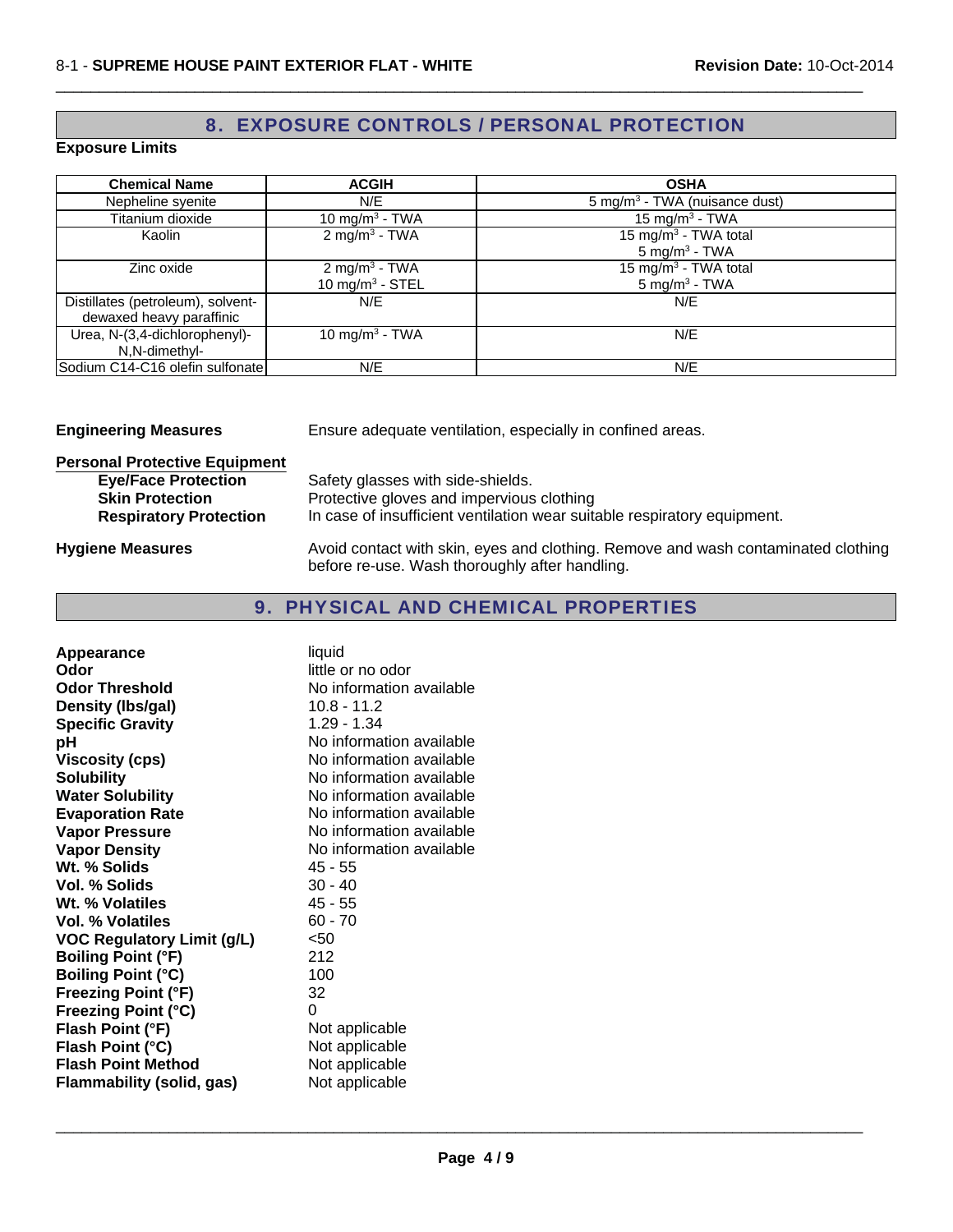# 9. PHYSICAL AND CHEMICAL PROPERTIES

 $\Box$ 

**Upper Explosion Limit** Not applicable<br> **Lower Explosion Limit** Not applicable **Lower Explosion Limit** Not applicable<br> **Autoignition Temperature (°F)** No information available **Autoignition Temperature (°F)** No information available<br>**Autoignition Temperature (°C)** No information available Autoignition Temperature (°C) **Decomposition Temperature (°F)** No information available **Decomposition Temperature (°C)** No information available **Partition Coefficient (noctanol/water)**

No information available.

# 10. STABILITY AND REACTIVITY

| <b>Reactivity</b>                         | Not Applicable                           |
|-------------------------------------------|------------------------------------------|
| <b>Chemical Stability</b>                 | Stable under normal conditions.          |
| <b>Conditions To Avoid</b>                | Prevent from freezing                    |
| <b>Incompatible Materials</b>             | No materials to be especially mentioned. |
| <b>Hazardous Decomposition Products</b>   | None under normal use.                   |
| <b>Possibility Of Hazardous Reactions</b> | None under normal conditions of use.     |

# 11. TOXICOLOGICAL INFORMATION

| Information on likely routes of exposure                                                   |                                                                                                              |  |
|--------------------------------------------------------------------------------------------|--------------------------------------------------------------------------------------------------------------|--|
| <b>Product Information</b>                                                                 |                                                                                                              |  |
| <b>Inhalation</b><br>Eye contact<br><b>Skin contact</b><br>Ingestion                       | No information available<br>No information available<br>No information available<br>No information available |  |
| <b>Acute Toxicity</b><br><b>Product</b>                                                    | No information available                                                                                     |  |
| Information on toxicological effects                                                       |                                                                                                              |  |
| <b>Symptoms</b>                                                                            | No information available                                                                                     |  |
| Delayed and immediate effects as well as chronic effects from short and long-term exposure |                                                                                                              |  |
| Sensitization:<br><b>Mutagenic Effects</b><br><b>Reproductive Effects</b>                  | No information available<br>No information available<br>No information available                             |  |
| <b>Numerical measures of toxicity</b>                                                      |                                                                                                              |  |
| The following values are calculated based on chapter 3.1 of the GHS document               |                                                                                                              |  |
| <b>ATEmix (oral)</b><br><b>ATEmix (dermal)</b>                                             | 70604 mg/kg<br>1873384 mg/kg                                                                                 |  |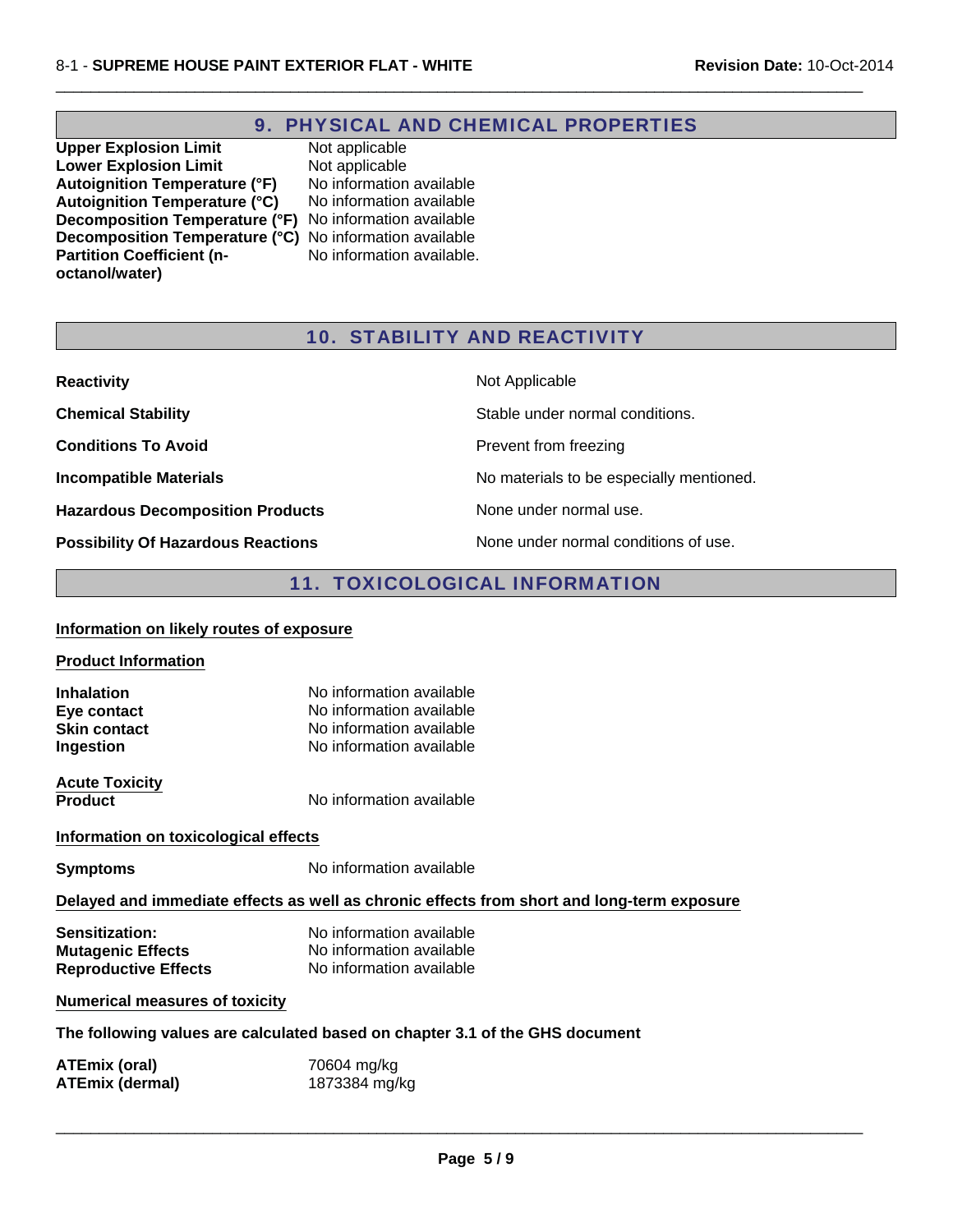#### **Acute Toxicity Component**

LD50 Oral: > 10000 mg/kg (Rat) LD50 Dermal:  $> 10000$  mg/m<sup>3</sup> (Rabbit) Titanium dioxide LC50 Inhalation (Dust):  $> 6.82$  mg/L (Rat, 4 hr.)

LD50 Oral: > 5000 mg/kg (Rat) Kaolin

Zinc oxide LD50 Oral: 5000 mg/kg (Rat) LC50 Inhalation (Dust):  $> 5700$  mg/m<sup>3</sup> (Rat, 4 hr.)

Urea, N-(3,4-dichlorophenyl)-N,N-dimethyl-LD50 Oral: 1017 mg/kg (Rat) LD50 Dermal: > 5000 mg/kg (Rat)

### **Carcinogenicity**

*The information below indicates whether each agency has listed any ingredient as a carcinogen:*

| <b>Chemical Name</b>                                         | <b>IARC</b>         | <b>NTP</b> | <b>OSHA Carcinogen</b> |
|--------------------------------------------------------------|---------------------|------------|------------------------|
|                                                              | 2B - Possible Human |            | Listed                 |
| Titanium dioxide                                             | Carcinogen          |            |                        |
|                                                              | - Human Carcinogen  |            |                        |
| Distillates (petroleum), solvent-dewaxed heavy<br>paraffinic |                     |            |                        |

 $\Box$ 

• Although IARC has classified titanium dioxide as possibly carcinogenic to humans (2B), their summary concludes: "No significant exposure to titanium dioxide is thought to occur during the use of products in which titanium dioxide is bound to other materials, such as paint."

#### **Legend**

IARC - International Agency for Research on Cancer NTP - National Toxicity Program OSHA - Occupational Safety & Health Administration

12. ECOLOGICAL INFORMATION

## **Ecotoxicity Effects**

#### **Product**

**Acute Toxicity to Fish** No information available

#### **Acute Toxicity to Aquatic Invertebrates**

No information available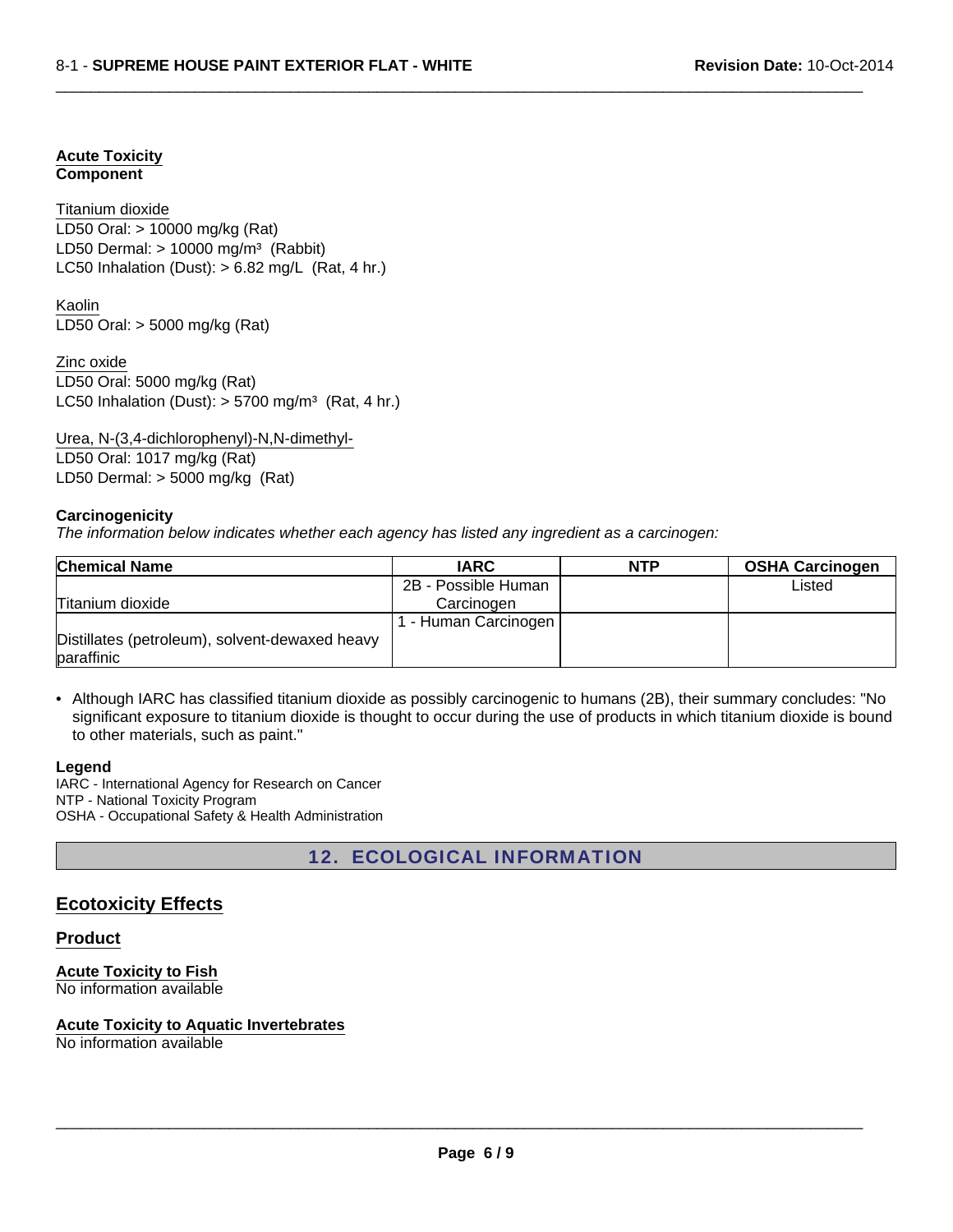#### **Acute Toxicity to Aquatic Plants**

No information available

#### **Persistence / Degradability**

No information available

#### **Bioaccumulation / Accumulation**

No information available

#### **Mobility in Environmental Media**

No information available

# **Ozone**

No information available

### **Component**

#### **Acute Toxicity to Fish**

LC50: >1000 mg/L (Fathead Minnow - 96 hr.) Titanium dioxide

#### Urea, N-(3,4-dichlorophenyl)-N,N-dimethyl-LC50: 3.5 mg/L (Rainbow Trout - 96 hr.)

### **Acute Toxicity to Aquatic Invertebrates**

No information available

### **Acute Toxicity to Aquatic Plants**

No information available

|                              | <b>13. DISPOSAL CONSIDERATIONS</b>                                                                                                                                                                                                    |
|------------------------------|---------------------------------------------------------------------------------------------------------------------------------------------------------------------------------------------------------------------------------------|
| <b>Waste Disposal Method</b> | Dispose of in accordance with federal, state, provincial, and local regulations. Local<br>requirements may vary, consult your sanitation department or state-designated<br>environmental protection agency for more disposal options. |
|                              | <b>14. TRANSPORT INFORMATION</b>                                                                                                                                                                                                      |
| <b>DOT</b>                   | Not regulated                                                                                                                                                                                                                         |
| <b>ICAO / IATA</b>           | Not regulated                                                                                                                                                                                                                         |
| <b>IMDG/IMO</b>              | Not regulated                                                                                                                                                                                                                         |
|                              | <b>15. REGULATORY INFORMATION</b>                                                                                                                                                                                                     |

 $\Box$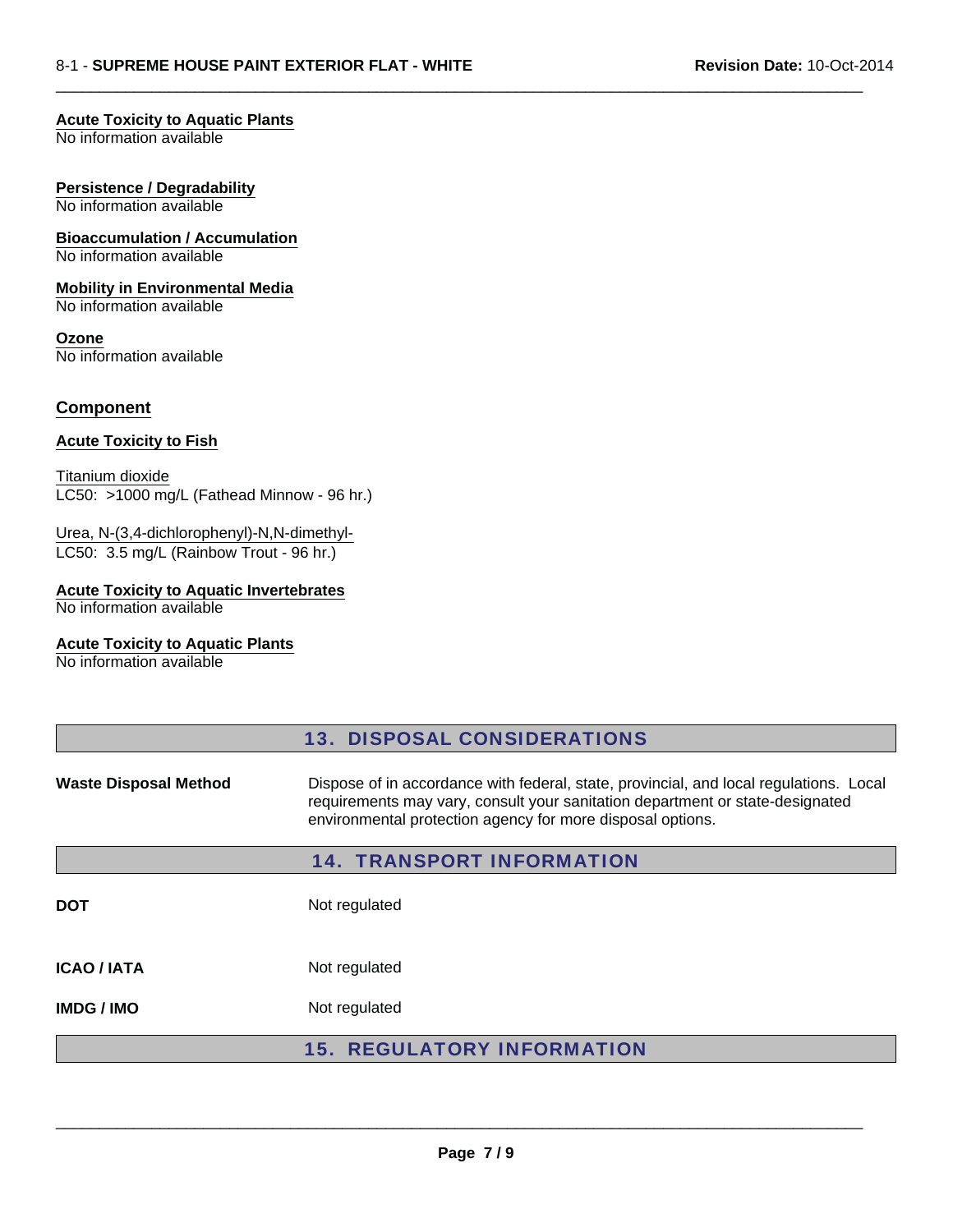## 15. REGULATORY INFORMATION

 $\Box$ 

## **International Inventories**

| <b>United States TSCA</b> | Yes - All components are listed or exempt. |
|---------------------------|--------------------------------------------|
| <b>Canada DSL</b>         | Yes - All components are listed or exempt. |

## **Federal Regulations**

### **SARA 311/312 hazardous categorization**

| Acute Health Hazard               | N٥  |
|-----------------------------------|-----|
| Chronic Health Hazard             | Yes |
| Fire Hazard                       | N٥  |
| Sudden Release of Pressure Hazard | Nο  |
| <b>Reactive Hazard</b>            | N٥  |

#### **SARA 313**

Section 313 of Title III of the Superfund Amendments and Reauthorization Act of 1986 (SARA). This product contains a chemical or chemicals which are subject to the reporting requirements of the Act and Title 40 of the Code of Federal Regulations, Part 372:

| <b>Chemical Name</b>                       | <b>CAS-No</b> | Weight % (max) |
|--------------------------------------------|---------------|----------------|
| Zinc oxide                                 | 1314-13-2     |                |
| Urea, N-(3,4-dichlorophenyl)-N,N-dimethyl- | - 330-54-1    | 0.5            |

#### **Clean Air Act, Section 112 Hazardous Air Pollutants (HAPs) (see 40 CFR 61)**

This product contains the following HAPs:

*None*

### **State Regulations**

#### **California Proposition 65**

*This product may contain small amounts of materials known to the state of California to cause cancer or reproductive harm.*

#### **State Right-to-Know**

| <b>Chemical Name</b>          | Massachusetts | <b>New Jersey</b> | Pennsylvania |
|-------------------------------|---------------|-------------------|--------------|
| Titanium dioxide              |               |                   |              |
| Kaolin                        |               |                   |              |
| Zinc oxide                    |               |                   |              |
| Urea, N-(3,4-dichlorophenyl)- |               |                   |              |
| N.N-dimethyl-                 |               |                   |              |

**Legend**

X - Listed